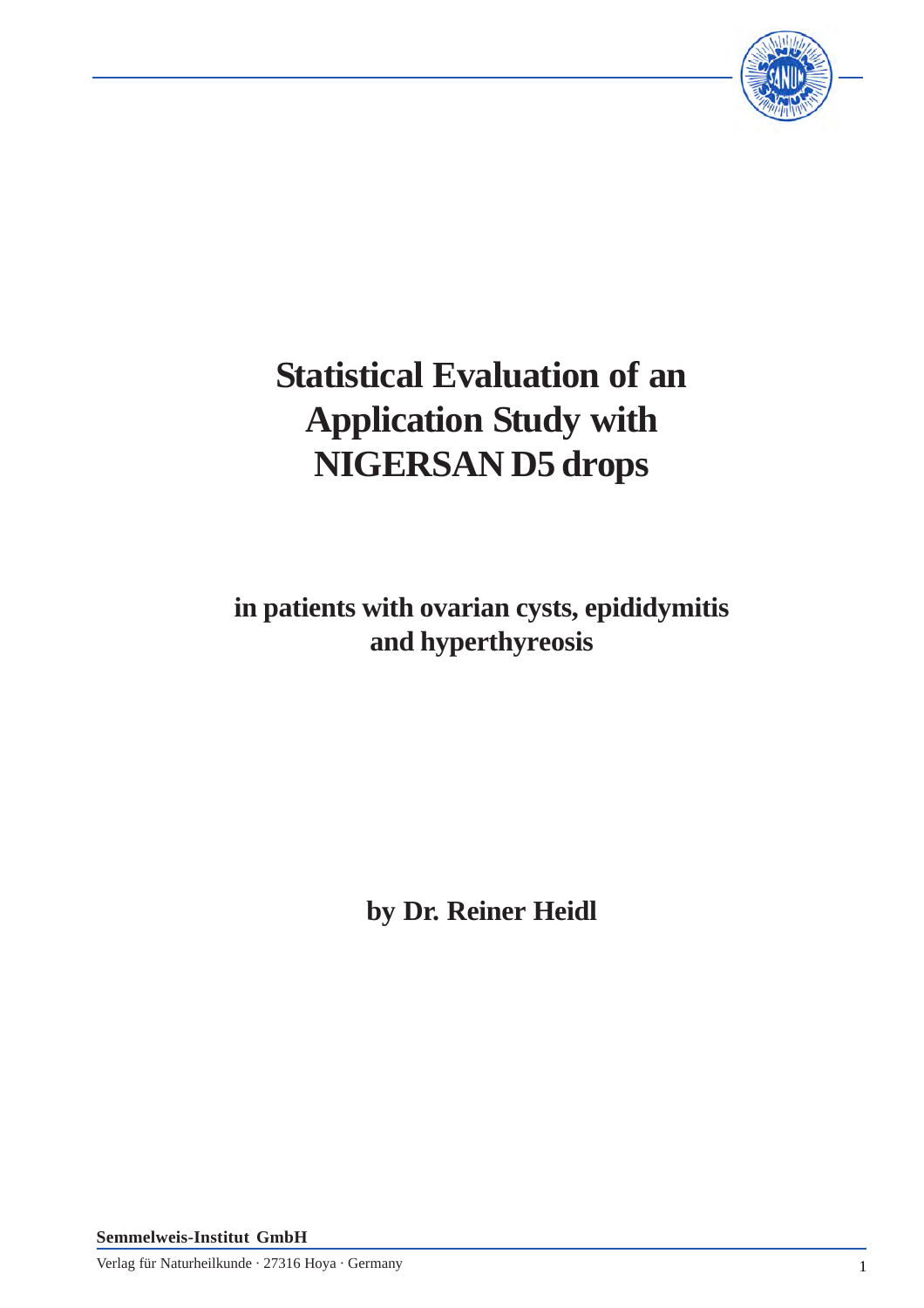

## **1. Introduction**

In a resident medical practice, a total of 75 patients suffering from ovarian cysts, epidydimitis and hyperthyreosis was admitted to an observation study with Nigersan D5. The test preparation Nigersan D5 consists exclusively of the 5th decimal dilution of Aspergillus niger van Tieghem in purified water in accordance with rule 5a, HAB.

The aim of the observation study was to establish the actual application of the preparation and its tolerance under conditions in everyday practice. Further, knowledge concerning the acceptance of the preparation on the market should be gained.

In accordance with the structure of the investigation, exclusively descriptive statistical procedures were used. The application of inductive methods was not indicated. An "intention to treat" evaluation was carried out, i.e. all patients, who had received at least one dose of the medicament, were considered.

## **2. Participating patients**

75 patients participated in the study, 33 men (44%) and 42 women (56%) with ovarian cysts, hyperthyreosis and epididymitis.

The age of the patients varied between 18 and 75 years with an average of 46.2 years and a standard deviation of 14.1 years. There was 1 patient (1.3%) up to age 20, 9 patients (12%) were between 21 and 30 years, 19 patients (25.3%) between 31 and 40 years, and 21 patients (28%) between 41 and 50. 13 patients



(17.4%) were between 51 and 60 years, and 13 patients (17.4%) between 61 and 70. 5 patients (6.7%) were over 71 years old. The men with an average age of  $52.7 \pm 12.4$ were roughly 10 years older than the women with  $41.1 \pm 13.3$  years.

### **2.1 Diagnosis and accompanying diseases**

According to the Study protocol, the diagnosis leading to prescription was ovarian cysts, epididymitis and hyperthyreosis for 25 patients each. Medical findings were collected before and after completion of the treatment. Accompanying therapies were to be documented in a survey form. No accompanying medication was administered with any of the 75 patients included in the study.

## **3. Dosage and duration of treatment**

## **3.1 Time of consultation and duration of treatment**

Corresponding to the nature of an application study, the doctor was not given a fixed schedule for the initial and final examinations. The duration of treatment was on average 8.1 weeks  $\pm$  5.5 weeks



#### **Semmelweis-Institut GmbH**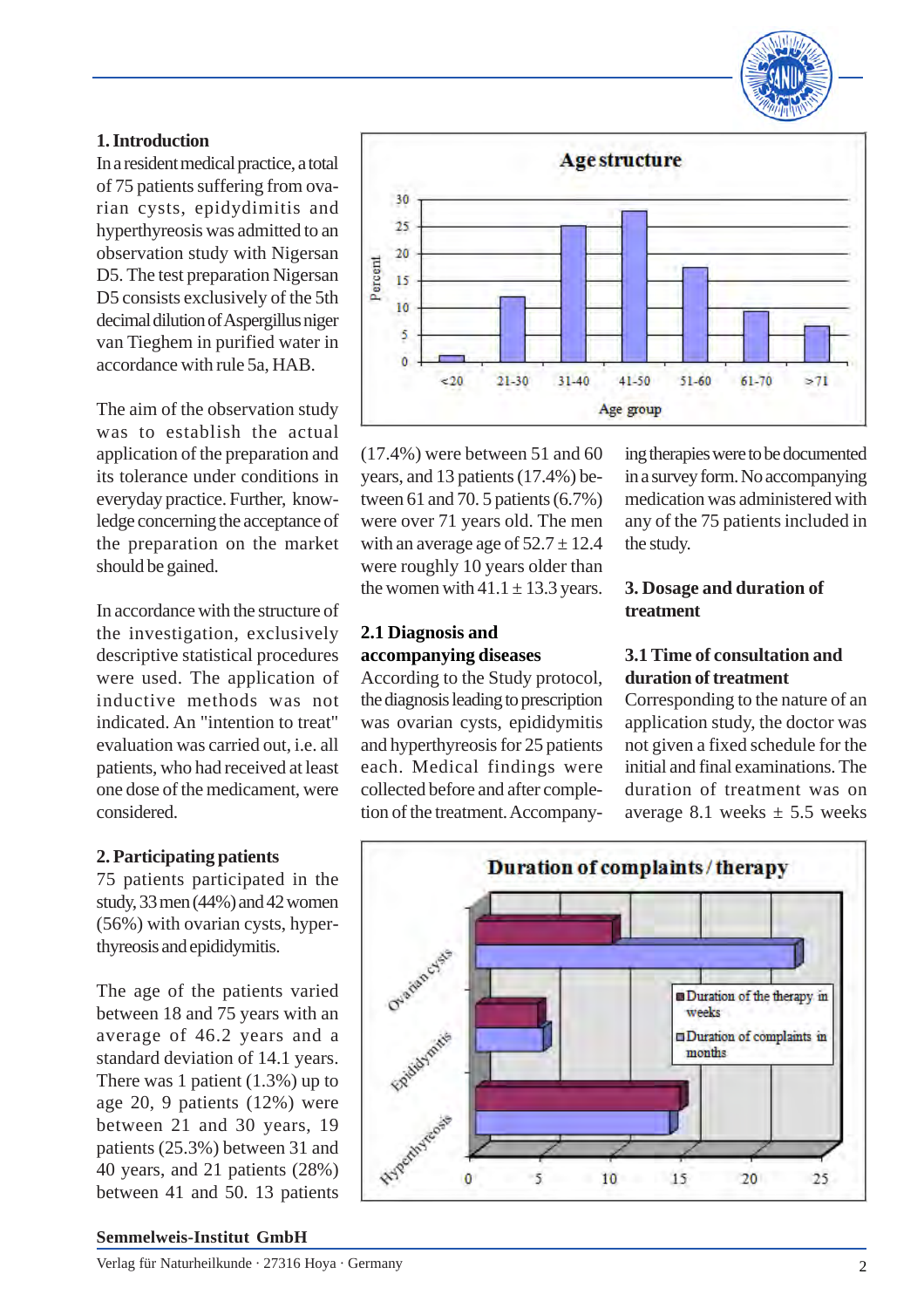

with a minimum duration of 2 weeks and a maximum therapy duration of 6 months. All patients participated in the final examination.

Dividing the patients into the three diagnosis groups 'ovarian cysts', 'epididymitis' and 'hyperthyreosis', the longest therapy duration with  $14.5 \pm 6.6$  weeks showed for hyperthyreosis, followed by a therapy duration of  $4.4 \pm 3.0$  weeks for epididymitis, and a therapy duration of  $9.7 \pm 2.7$  weeks for ovarian cysts. During anamnesis, patients were also asked for how long the complaints had been existent. Here, the indication of epididymitis showed a similar picture to its therapy duration, as it had also existed for the relatively short period of  $4.8 \pm 12.8$  months. Hyperthyreosis had existed longer with  $13.8 \pm 10.6$  months, and ovarian cysts had existed for an extremely long period with  $22.7 \pm$ 19.3 months.

#### **3.2 Dosage**

For all patients in all three indication groups, dosage was specified with 8 drops once daily.

## **4. Efficacy**

#### **4.1 Ovarian cysts**

Of the 25 patients with ovarian cysts who participated in the study,  $22 (= 88\%)$  had experienced improvement by the end of the treatment. 15 patients  $(= 60\%)$ were reported as free from complaints, 4 patients  $(= 16\%)$  as "inconspicuous", and in 3 patients  $(= 12\%)$ the cyst or number of cysts had diminished. The condition of 3 patients (= 12%) had remained unchanged.



## **4.2 Epididymitis**

24 of the 25 patients suffering from epididymitis, who were admitted to the study, responded positively to the therapy. At the end of the therapy, 4 patients  $(= 16\%)$  were free from complaints, the conditin of 17 patients  $(= 68\%)$  was described as "inconspicuous", and 3 patients (= 12%) had experienced improvement of complaints. The condition of one patient  $(= 4\%)$  had remained unchanged.

## **4.3 Hyperthyreosis**

In the 25 patients suffering from hyperthyreosis, efficacy was similar. At the end of the therapy, 23 patients (= 92%) had been treated successfully or had at least experienced improvement. 7 patients (= 28%) had experienced a clear and 3 patients  $(= 12\%)$  a slight improvement. 9 patients  $(=36\%)$ were free from complaints, 4 patients  $(= 16\%)$  were inconspicuous, and in two patients  $( = 8\%)$ , no change of the symptoms could be observed .

### **4.1 Evaluation of efficacy**

In a final assessment, doctors and patients were asked to evaluate efficacy and tolerance. Efficacy could be rated as 'good', 'moderate' or 'no effect'. Globally, efficacy was rated as 'good' in 62 cases  $(= 82.7\%)$ , as 'moderate' in 7 cases  $(= 9.3\%)$  and as 'no effect' in 6 cases  $(= 8\%)$  by both doctors and patients.

No significant difference was observed within the three indications. In hyperthyreosis, doctor and patient rated efficacy as 'good' in 20 cases, as 'moderate' in 3 cases, and as 'no effect' in two cases. In epididymitis, 'good' was rated in 22 cases, 'moderate' in two cases, and 'no effect' in one case. Also in the indication group 'ovarian cysts', 'good' was rated in 20 cases, 'moderate' in two cases, and 'no effect' in 3 cases.

## **5. Tolerance**

In the survey form, patients were required to report on possible initial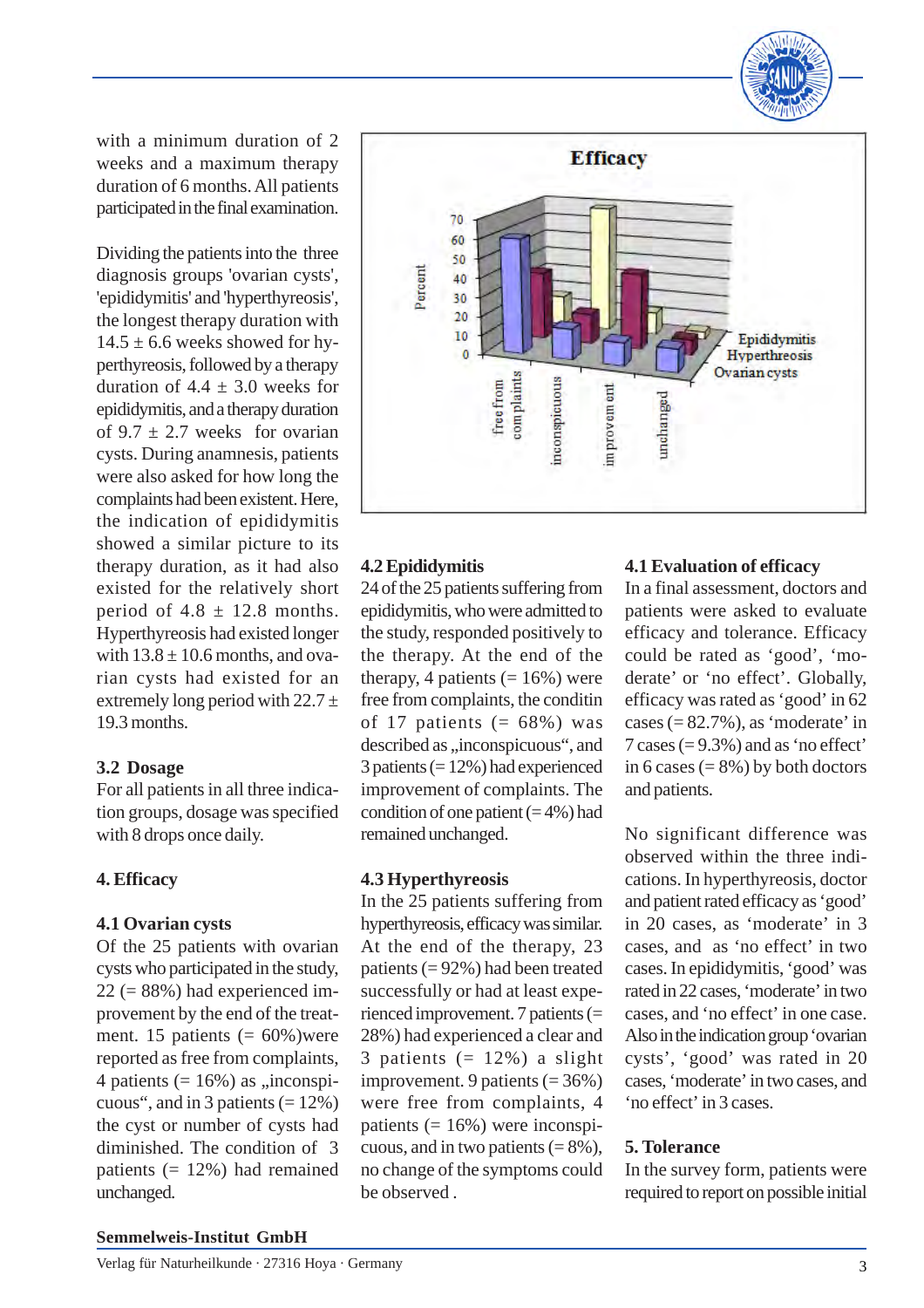





aggravation, side effects and incompatibilities. No patient experienced initial aggravation, side effects or incompatibility, even during long therapy phases of a maximum period of 12 weeks.

#### **5.1 Evaluation of tolerance**

At the end of the examination, doctor and patients evaluated tolerance, which could be rated as

'good', 'moderate' or 'no effect'. For 74 of the 75 patients admitted to the study, both doctors and patients evaluated tolerance with 'good'. For one female patient suffering from hyperthyreosis, who had evaluated efficacy with 'good', no evaluation of tolerance was available. No study was discontinued.

### **5. Summary**

In a resident medical practice, a total of 75 patients suffering from ovarian cysts, epidydimitis and hyperthyreosis were admitted to an observation study with Nigersan D5 drops. The age of the patients varied between 18 and 75 years with an average of 46.2 years.

According to the Study protocol, the diagnosis leading to prescription was ovarian cysts, epididymitis and hyperthyreosis for 25 patients each. All 75 patients admitted to the study were treated with a monotherapy with Nigersan D5 drops. No accompanying medication was administered.

The duration of treatment was on average  $8.1 \pm 5.5$  days with a minimum duration of 2 weeks and a maximum of 6 months.

The dosage was 8 drops daily for all patients.

Progress of the treatment was determined by means of a collection of medical findings before and after completion of the treatment. At the end of the therapy, 88% of the female patients with ovarian cysts, 96% of the patients with epididymitis and 92% of the patients with hyperthyreosis had been treated successfully. The test preparation showed no efficacy with 6 patients  $(= 8\%)$  in total.

Of the 75 patients admitted to the study, 62 patients rated efficacy of the treatment as 'good', whilst 7 patients attested 'moderate' efficacy and 5 patients 'no effect' to the preparation. The doctor's opinion was identical to that of the patients.

#### **Semmelweis-Institut GmbH**